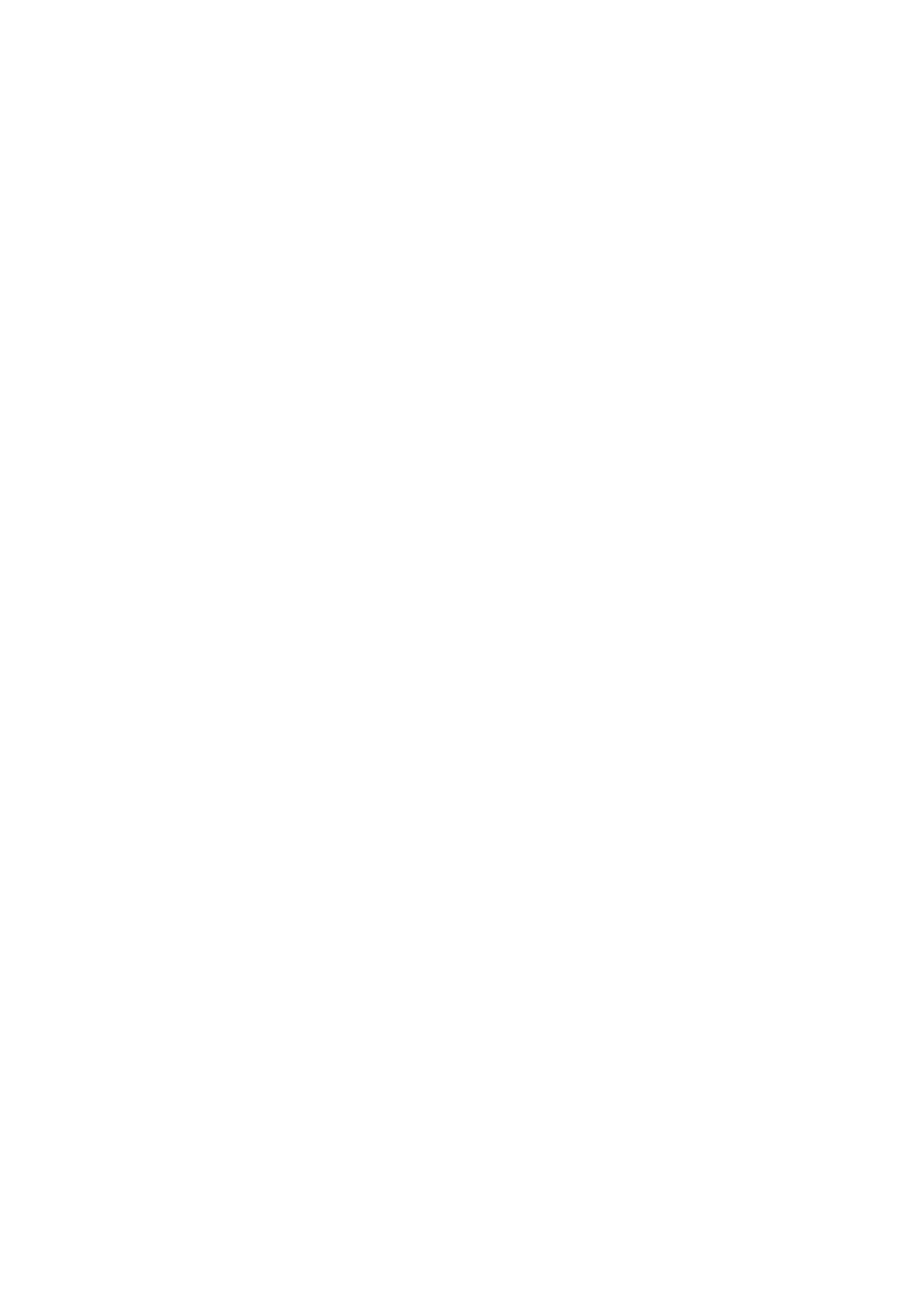#### **INTRODUCTION**

Physics subjects are always closely related to everyday life or the real world, to prove the theory that students learn with the real world requires practical activities. According to Usman (2014) that the application of the 2013 curriculum emphasizes the scientific approach, giving responsibility to teachers to design activities so students can carry out scientific activities or practicum. With practicum activities, students will more easily absorb the core lessons learned so that the practical process is very important to be applied in learning physics in improving the ability or understanding of students. Practical activities later certainly need a performance assessment carried out by the teacher. This performance assessment is conducted to measure how far students have mastered the material learned and used to evaluate student learning outcomes. Performance assessment is needed by the teacher to obtain information in an objective, sustainable and comprehensive manner about the process and student learning outcomes, the results of which are used as a basis for determining subsequent treatment.

Learning efforts should be so that students have a harmonious life that is living together with others, working together in groups, respecting each other's opinions, respecting people speaking, responsibility, willing to sacrifice, accommodating and having a big spirit in improving students' abilities. Students' abilities referred to here are collaboration and communication skills. Collaborative is a philosophy of interaction and lifestyle that is used as cooperation as an interaction structure designed in such a way as to facilitate collective effort to achieve common goals. The thoughts that underlie collaborative abilities are fostered through cooperation between group members as opposed to competitions that prioritize individual excellence. Communicative ability is an activity or process that must be carried out by students conducted interactively, inspirational, fun, challenging, motivating students to actively participate.

Based on the Republic of Indonesia Minister of Education and Culture Regulation No. 23 of 2016 concerning Standard Education Assessment, assessment of the performance of learning outcomes by teachers aims to monitor and evaluate the process, learning progress, and continuous improvement of student learning outcomes. Performance assessment applied to students in the form of tests, observations, assignments, and/or other forms needed. Assessment of the performance of student learning outcomes in primary and secondary education includes aspects: attitudes, knowledge, and skills.

Teacher practicum activities can apply authentic assessment that covers the domain of attitudes, knowledge, and skills. Practical activities in physics learning enable the application of authentic types of assessment of performance (performance assessment) to students' collaboration and communication skills. Performance is done by observing student activities in doing something that applies knowledge and skills. Performance is obtained from the results of the teacher's observation of student activities as they occur. Performance is usually used to assess students' ability to identify problem solving, think logically, use practical tools and other activities that can be observed so that student learning outcomes will be seen based on the learning process and in accordance with the abilities of each student's skills.

Previous study has not disscused about the relationship between student performance in physics learning based practicum on students' collaboration and communication skills of senior high school students. Therefore, this study is focused on it.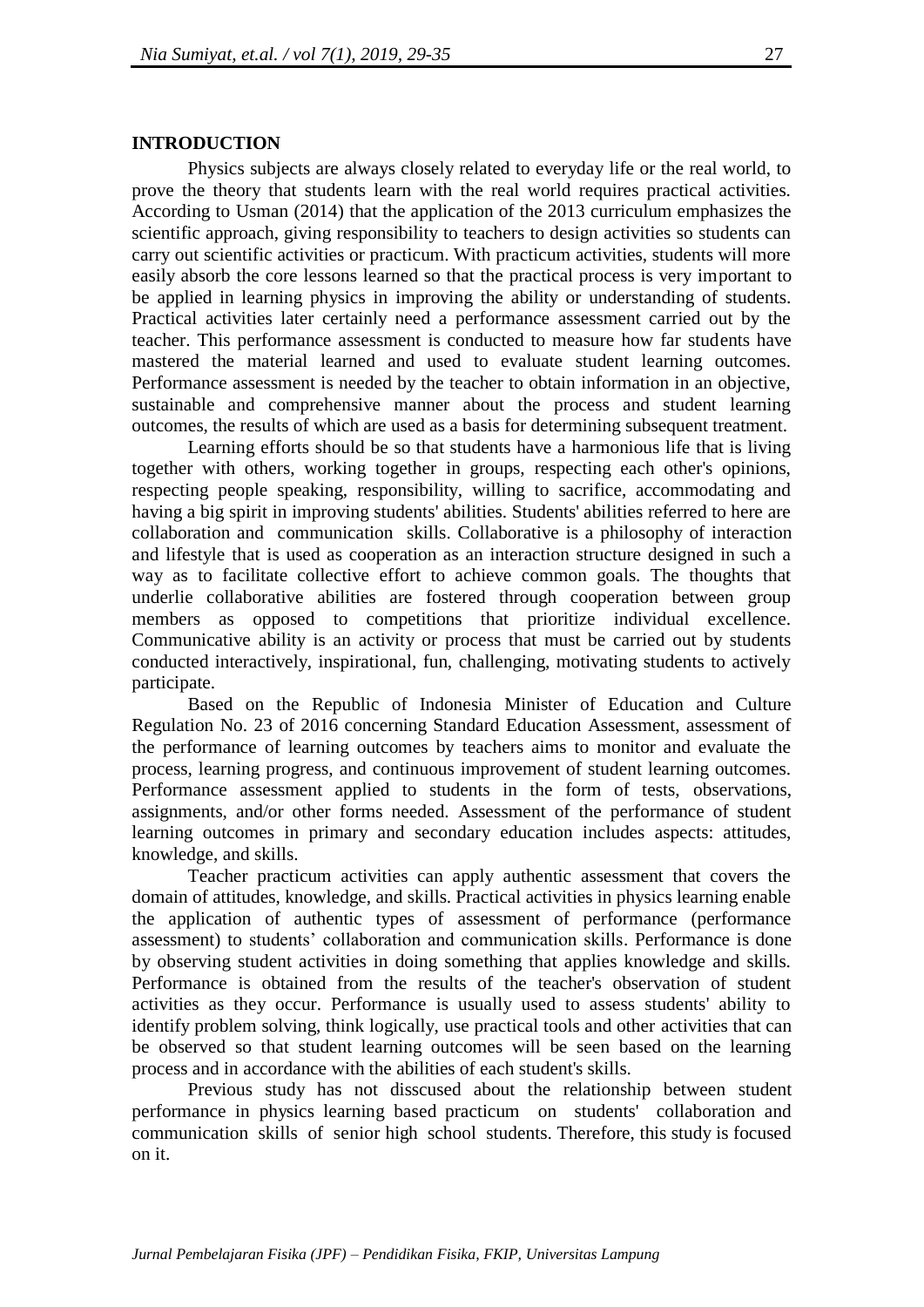#### **METHOD**

This research was conducted at MAN 2 Bandar Lampung even semester of the 2018/2019 academic year. The population of this study was MAN 2 Bandar Lampung in the 2018/2019 academic year. Study sample of class XI IPA 1. The research design used in this study was quasi-experiment using descriptive methods. The instruments used at the time of the research were performance assessment instruments, cognitive abilities and communicative abilities of the instruments used by expert testing (Sukmawa, 2015)

Test the validity of the three instruments used during the practicum, namely using collaboration skill, communication skill, and student performance instruments that have been previously developed by Oki Sukmawa. Validity test is used to determine the feasibility of items in a list of questions in defining a variable. This list of questions generally supports a certain group of variables. Validity test is carried out on each item that is tested for validity. Our results compare with where with. If it is valid, furthermore, reliability testing can be carried out together on all items. If the Alpha value is >0.60 then it is reliable and the last is the correlation test by squaring the correlation coefficient (r count) found, to see the effect in the form of a percentage.

### **RESULT AND DISCUSSION Validity Test Results and Instrument Reliability Validity**

The results of the three instruments used during practicum were, using collaboration skill, communication skill, and student performance instruments that had been developed previously by Oki Sukmawa. Validity test is used to determine the feasibility of items in a list of questions in defining a variable. This list of questions generally supports a certain group of variables. Validity test is carried out on each item that is tested for validity. Our results compare with where with. If it is valid, the first stage of analysis using the number of respondents 40 students, the r table is obtained through table r Pearson product moment with df (degree of freedom), so, then. Item statement is said to be valid if it is a value. The instrument consisting of 40 students then r table is obtained through table r Pearson product moment with df (degree of freedom). Then it can be concluded that all instruments used are all valid. Furthermore, if the score obtained after being calculated as a whole from the collaboration skill instrument if the average score is converted into a qualitative value it will be "good"

| <b>Table 1.</b> Test the validity of communication skill of students |                  |             |          |  |
|----------------------------------------------------------------------|------------------|-------------|----------|--|
| Variable                                                             | $r_{calculated}$ | $r_{table}$ | Category |  |
| Indicator 1                                                          | 0.534            | 0.3061      | Valid    |  |
| Indicator 2                                                          | 0.558            | 0.3061      | Valid    |  |
| Indicator 3                                                          | 0.370            | 0.3061      | Valid    |  |
| Indicator 4                                                          | 0.354            | 0.3061      | Valid    |  |

**Table 1**. Test the Validity of Communication Skill of students

Table 1 can be concluded that the communication skill instrument consisting of 40 students then the r table is obtained through table r Pearson product moment with df (degree of freedom). Can be concluded that all instruments used are all valid. Furthermore, if the score obtained after being calculated as a whole from the collaborative ability instrument if the average score is converted into a qualitative value it will be "good". The performance instrument used at the time of the study consisting of 40 students, then the r table is obtained through table r Pearson product moment with df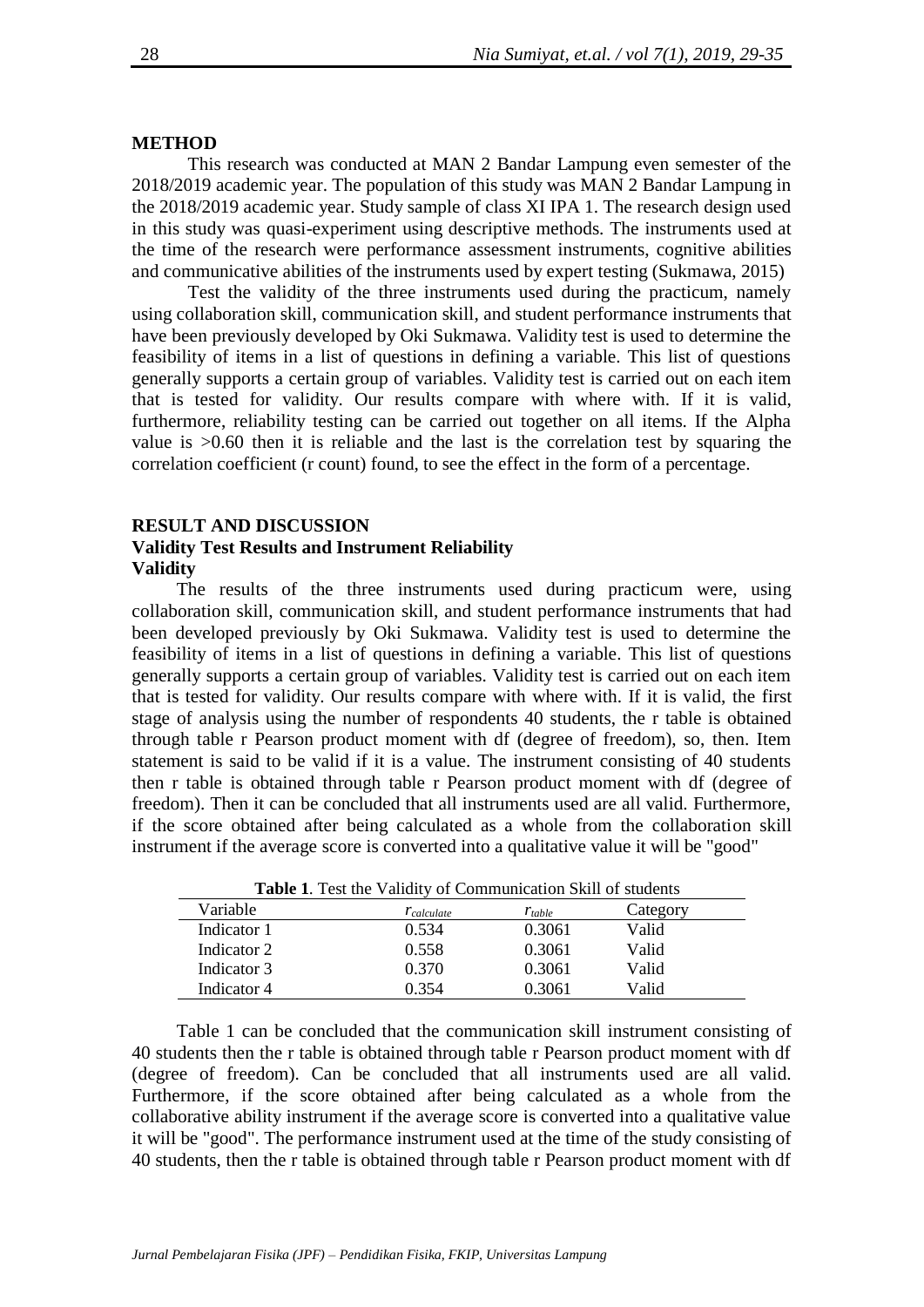(degree of freedom), then it can be concluded that all instruments all used are valid. Furthermore, the final value on the performance instrument after being calculated as a whole, the average score > 75 will get quality or quality letters "Very Good"

### **Reliability**

Reliability test is an index that shows the extent to which measurement tools can be trusted. Instrument reliability is needed to obtain data in accordance with the measurement objectives. Reliability is a measure of the stability and consistency of respondents in answering things related to contract construction questions which are dimensions of a variable and arranged in the form of an instrument. Reliability testing can be carried out jointly on all items. If the Alpha value> 0.60 then it is reliable. Reliable test value can be seen from the value of Cronbach's Alpha.

| Table 2. Interpretation of Reliability |                      |  |  |
|----------------------------------------|----------------------|--|--|
| Correlation coefficient                | Reliability Criteria |  |  |
| 0.80 < r < 1.00                        | Very High            |  |  |
| 0,60 < r < 0,80                        | High                 |  |  |
| 0,40 < r < 0,60                        | Enough               |  |  |
| 0,20 < r < 0,40                        | Low                  |  |  |
| 0,00 < r < 0,20                        | Very Low             |  |  |
|                                        | (Sugiyono, 2014)     |  |  |

The following are the results of the test using SPSS 21 from the three instruments that were used at the time of the study. The Cronbach Alpha value of collaborative ability instrumen of 0.783, which means that according to the interpretation of the reliability of the correlation coefficient  $0.60 \le r \le 0.80$ , the reliability criteria are classified as high categories. Then, a value of Cronbach's Alpha of performance instruments is 0.726 which means that according to the interpretation of the reliability of the correlation coefficient  $0.60 \le r \le 0.80$ , the reliability criteria are classified as high categories.

## **Correlation Test Results**

Correlation test is used to find the degree of closeness of the relationship between student performance on physics practicum-based learning with students' collaboration skill and the relationship of student performance to practicum-based learning with students' communication skill, the higher the correlation value the higher the closeness of the relationship between the two variables. Through correlation analysts we can find out the coefficient of determination which aims to see how much the influence of the variables one and the other variables, namely by squaring the correlation coefficient (r count) found, to see the effect in the form of percentages. If r count is smaller than r table (r count  $\langle$ r table) then H<sub>0</sub> accepted, and H<sub>1</sub> rejected. But conversely if r count is greater than r table (r count  $\ge$  r table) then  $H_0$  is rejected, and  $H_1$ is accepted. The following are the results of statistical tests using SPSS to find out the relationship between student performance in physics practicum based learning with students 'collaborative abilities and the relationship between student performance on physics practicum-based learning and students' communicative abilities.

**Table 3.** Relationship between student performance in physics practicum-based learning with students' collaboration skill.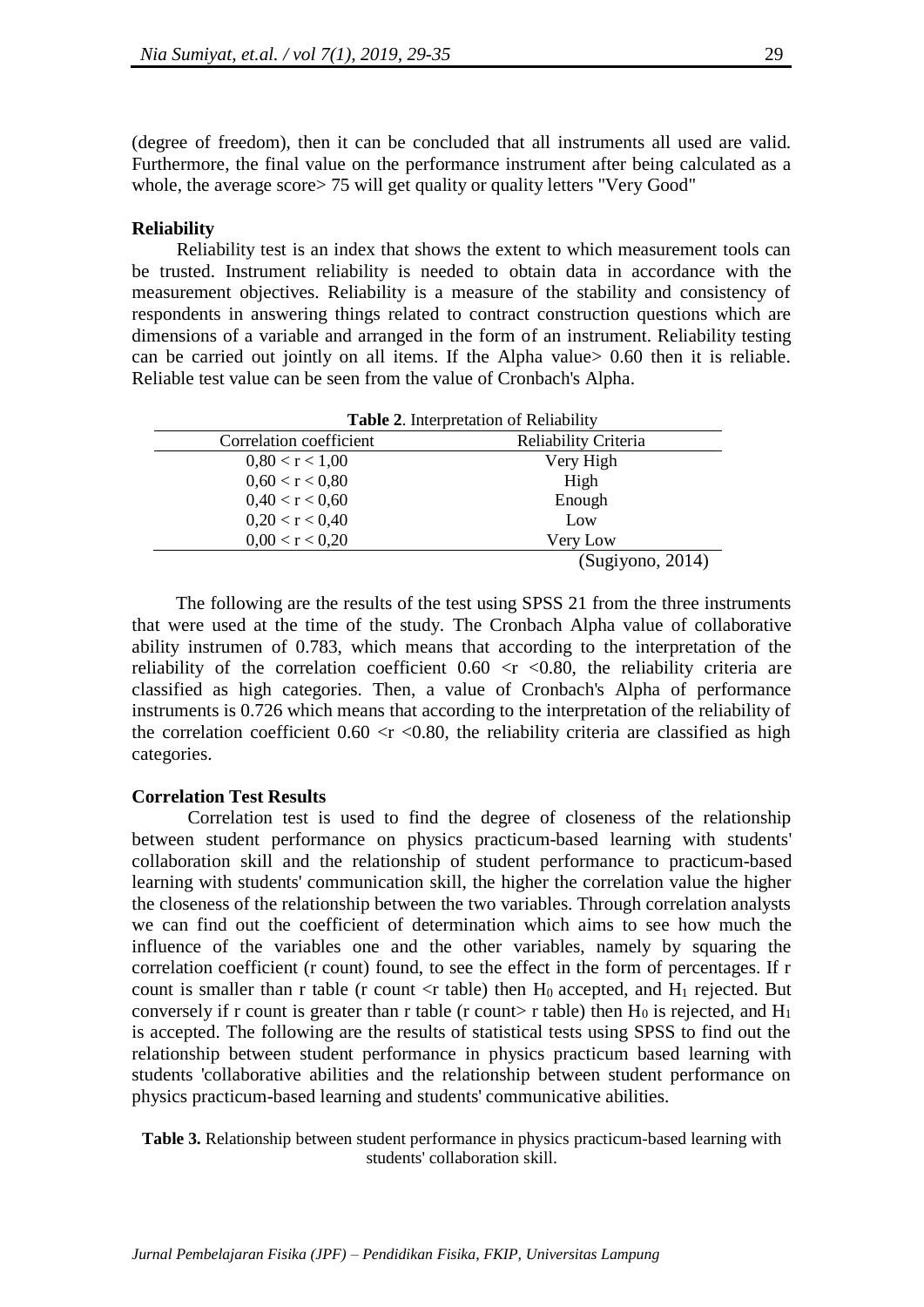|               |                 | Performance | Collaboration |
|---------------|-----------------|-------------|---------------|
| Performance   | Pearson         |             | .058          |
|               | Correlation     |             |               |
|               | Sig. (2-tailed) |             | .722          |
|               | N               | 40          | 40            |
| Collaborative | Pearson         | .058        |               |
|               | Correlation     |             |               |
|               | Sig. (2-tailed) | .722        |               |
|               | N               | 40          |               |

Table 3 is a correlation test. It can be concluded that there is no relationship **Correlations**

between student performance on physics practicum-based learning and students' collaboration skill because the sig value  $\geq 0.05$  and  $r = 0.058$  which means based on the correlation interval above that of the coefficient interval 0.60-0.79 does not correlate or has no relationship.

**Table 4.** Relationship between student performance in physics practicum-based learning and students' communication skill.

| <b>Correlations</b> |                 |             |               |  |  |
|---------------------|-----------------|-------------|---------------|--|--|
|                     |                 | Performance | Communication |  |  |
| Performance         | Pearson         |             | $-176$        |  |  |
|                     | Correlation     |             |               |  |  |
|                     | Sig. (2-tailed) |             | .278          |  |  |
|                     | N               | 40          | 40            |  |  |
| Communication       | Pearson         | $-176$      |               |  |  |
|                     | Correlation     |             |               |  |  |
|                     | Sig. (2-tailed) | .278        |               |  |  |
|                     |                 | 40          |               |  |  |

Table 4 is between performance and communication skill. It can be concluded that there is no relationship between student performance on physics practicum based learning with students' communication skill because the sig value =  $\geq$  0.05 and r = -0.176 which means based on the above correlation interval from the interval coefficients of 0.20-0.39 categorized as having no relationship or uncorrelated.

Based on the correlation test that has been obtained, there is no relationship between student performance in physics practicum-based learning with students' collaboration skill, because the sig value  $\geq 0.05$  and  $r = 0.58$  which means based on the correlation interval above that of the coefficient interval of 0.60- 0.79 categorized as uncorrelated. The value of the coefficient cannot describe the causal relationship between the variable performance and collaboration skill. To arrive at a cause and effect relationship, more intensive research is needed or can be based on existing theories where performance influences collaboration or collaboration skill that affect performance. In addition, in analyzing the relationship between performance and collaboration skill, of course, there must be a logical relationship between the two variables. Researchers cannot arbitrarily measure the correlation coefficient between performance and collaboration skill because logically the level of performance has no relationship with the level of collaboration skill.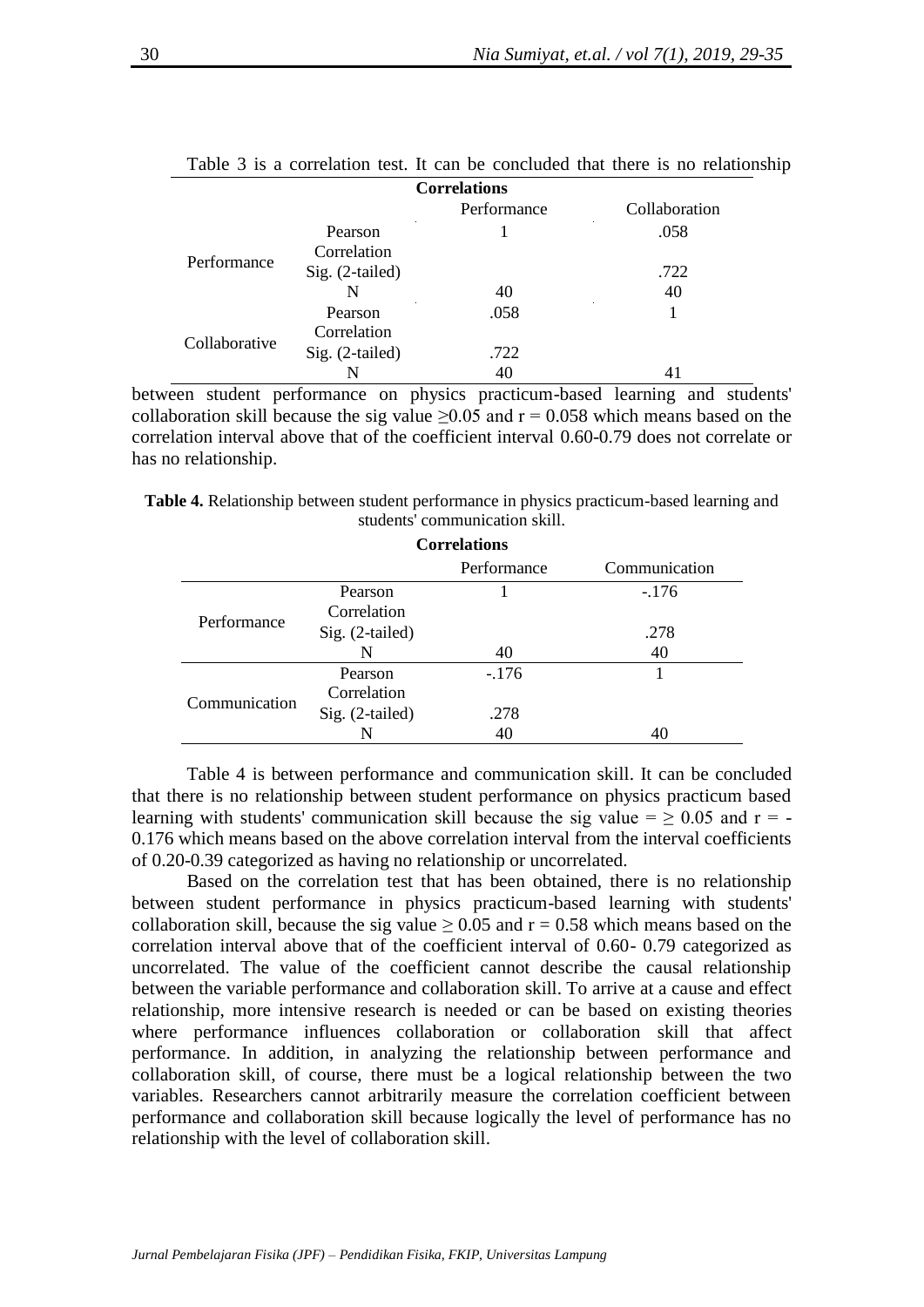There are several reasons why there is no relationship between performance and collaboration skill. There are several reasons that can be seen, which can be seen in each performance indicator with collaboration skill, that in each indicator of student performance assessment describes all the classification processes of practical activities. and communicating while each indicator of collaboration skill only illustrates sharing experiences, responsibilities, sharing information, cooperating, supporting innovation, mutual trust and respect. This means that each performance indicator with collaboration skill is not mutually influential or unrelated. Performance indicators can only be used when students carry out practical activities and collaboration indicators of ability of students to work together effectively with various parties to solve problems and improve intellectual development. Also explained by Karviyani (2015), performance appraisal is suitable to be used to assess the achievement of competencies that require students to perform certain tasks such as practical activities. With practical activities students will be given the opportunity to follow the process, observe an object, analyze, prove, and draw their own conclusions about an object, situation or something. Based on the results of the research Khun (2015) stated that cooperation is seen as a process that leads to other desired individual and group results, such as success in solving problems and increasing intellectual development.

Based on the correlation test results there is no relationship between student performance on physics practicum-based learning with students' communication skill because it gets the sig value  $> 0.05$  and  $r = -0.176$  which means based on the correlation interval above that of the coefficient interval 0.20-0 , 39 categorized as a low level of connection. This means that there is no relationship between student performance on physics practicum-based learning with students' communication skill.

The reason that there is no relationship between performance and communication skill is that researchers must consider other factors in terms of respondents. There are respondents who estimate honest answers, there are respondents who are dishonest, so negative correlations are not caused by data errors but various factors. Negative correlation does not mean that the results of the study or data are wrong. The reason that there is no relationship between student performance and communication skill is that each performance indicator with collaboration skill can be seen, that in each indicator of student performance assessment describes all classification processes of practical activities starting from observing, asking, trying, associating. Whereas if the researcher looks at each indicator of communication skill.

According to Trilling et al. (2009) indicators of communication skill that include students can articulate ideas, be able to listen to the abilities of others, utilize existing media, are able to communicate effectively correctly in various environmental differences. This means that each performance indicator with communication skill is not mutually influential or unrelated. In the results of the research (Soeharto, 1995) communication skill is a process of providing information, messages, ideas, ideas, thoughts, these feelings become shared property between cominators and communicants.

#### **CONCLUSION**

The results of research and discussion it can be concluded that there is no relationship between student performance in physics practicum-based learning with collaborative abilities of students with sig value  $\geq 0.05$  and  $r = 0.058$  means that there is no relationship and there is no relationship between student performance in practicum